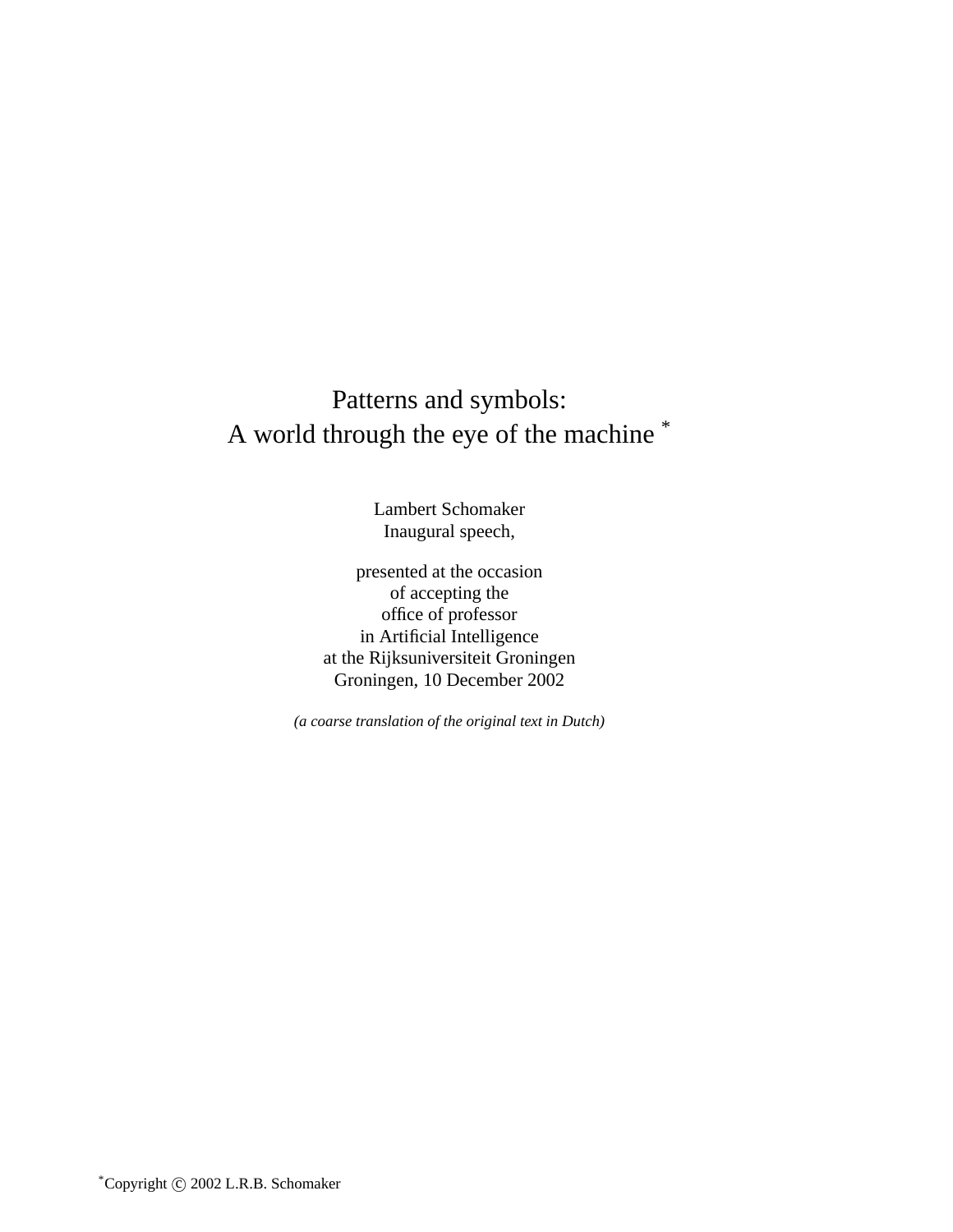#### Ladies & gentlemen,

at this moment in time, I realize clearly that the name of my chair, i.e., *Artificial Intelligence*, may contain an intrinsic contradiction. Indeed, after fifty years of research, it is still not clear whether humanity will be able to construct an artificial system which can perceive our world and understand it, in order to display intelligent behaviour consequently.

However, I do not worry about this possible shortcoming. Indeed it is a well-known observation that the sciences which are most remotely located from a possible practical utility will enjoy the highest esteem. Furthermore, the challenge which is presented to me would be much less stimulating if autonomous intelligent machines were already leaving the industrial conveyor belts at this very moment, with an elegant jump in order to assist us, humans.

It was the advent of the computing engine which lead to the question which keeps my research field awake: "can intelligence be constructed?" The attempts which have been undertaken to find answers have generated a huge amount of knowledge, by now. I will try today to share a small part of this knowledge with you, in the form of insights which I have developed during my own scientific journey.

However, before concentrating on the actual content of this essay, I would like to commence with a more philosophically or epistemologically oriented introduction, in order to indicate the general framework within which the later part of this presentation can be understood.

The word "science" is used frivolously as a receptacle for a wide spectrum of human efforts. As is often the case with abstract concepts, the term "science" will often elicit an 'Aha-erlebnis' [superficial recognition] in the brain of the listener, which is however devoid of a thorough understanding.

In my opinion it is sensible to make a distinction between three forms of '-ship': *thinking*ship, *knowingship* and *skillship* \* . The neologisms may sound strange to your ears but these terms demarcate the meaning which I would like to elucidate here.

*Thinkingship* [Denkenschap] concerns the development of systems of concepts. Ideas are developed, albeit slowly, here and there supported by experimental research. Thinkingship is a rather enjoyable pastime where one is only marginally bothered by earthly trivialities. The thinker strives for a simplification of the interpretation of the stream of information in which we are immersed during our interactions with the world. However, empiricism only plays a limited role in thinkingship. The thinker mainly aims at obtaining aestheticism in thought. If one is lucky, the thinker uses Occam's razor, otherwise the stream of words would be massive. Indeed, in thinkingship, a cunning use is made of the word, i.e., the niches, the shortcomings and seductions that natural language may offer to push and pull the listener in a desired direction. Unfortunately, in thinkingship, mathematics is missing as a tool and as a lingua franca. Nevertheless, thinkingship has the richest tradition and is highly esteemed within the scientific community.

Real *Knowingship* [wetenschap] involves *knowledge of nature*, incorporating the two unavoidables: *logic* and *mathematics*. Actual "knowing" is however a scarce good. In some research areas good progress is made: One proceeds in small steps, with a good amount of annual publications which are of limited scope, each in itself. In a step-wise fashion, our world is enriched with new, mostly small but interesting facts from nature. Obviously there exists a risk that all these small facts are only marginally interrelated, but still it is here, of course I am hinting at biology, where the largest strides are made. In neighbouring research areas however, where one hopes to participate in science, many facts are diddled from nature, too, but as long as these facts are contrary to a pursued highly aesthetic Idea, they are not written down. The latter would be senseless anyway because the envisaged stages only allows for grandiose conceptions to be presented to their audiences. Thus, pursued science (knowingship) commonly suffers from an abundance of thinkingship. Pro forma one tests the cold water of reality with the big toe, but not too long and not too deep, because thinkingship is a more pleasurable and drier pastime than is real knowingship.

Finally, and thirdly, there is *Skillship* [kunnenschap], a young branch. Here we encounter the builders. The builders are rarely motivated by grandiosity of ideas, nor are they satisfied to 'know that'. The builder

<sup>\*</sup>Here, the author plays with the Dutch word for science, 'wetenschap' ending with '-schap' which is etymologically related to the English postfix '-ship': *denken*schap, *weten*schap en *kunnen*schap.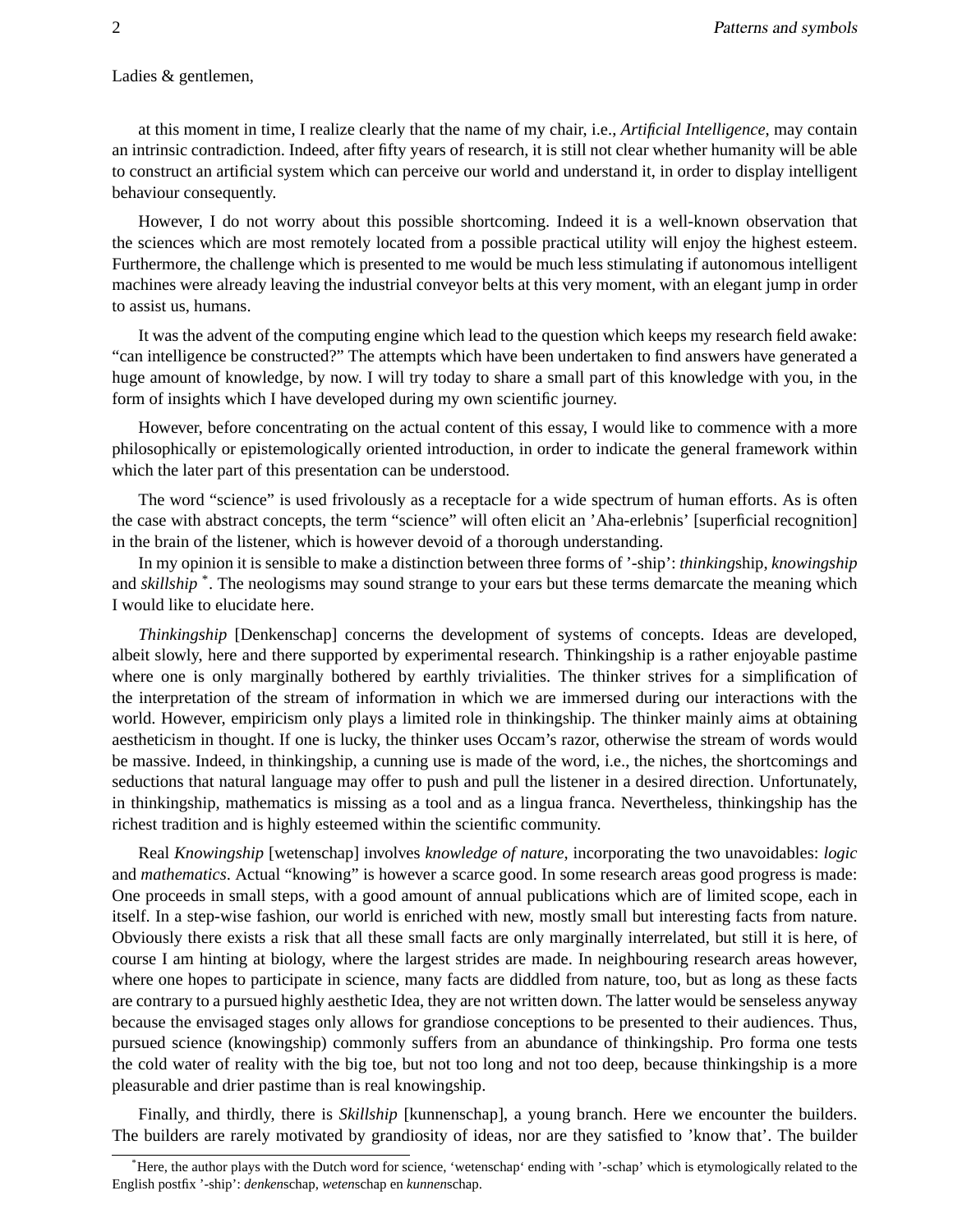obtains satisfaction from another type of victory on nature: A cure, a well-designed construction, a humming machine or a working algorithm delivers the gratification for all work. Here, the focus is "know how". Due to the fact that a builder concentrates all efforts on the struggle with matter, it appears that time and motivation to submerse in argumentation at the level of *thinkingship*, is often lacking. The builder enjoys victory over nature, per se, and the approval of colleagues. Today, the builders have learned to transform their "know how" into "know that", by means of language and mathematics. With suspicion, however, the builder looks upon *thinkingship*. Indeed, through continuous contact with the resilient reality, a builder knows that striving for an esthetically pleasing system of concepts cannot by the only guiding principle to understand and control the world.

In artificial intelligence, we find all three of them: The Thinker, the Knower and the Builder, often combined in one and the same person. This is not strange in itself. Of sir Isaac Newton it is known that he computed ballistic cannonball trajectories in the morning, while spending the afternoon, inspired by such practical work, thinking about gravity. Nevertheless, there exists a problem. For a long time, natural philosophers (scientists) were not admitted to partake in *thinking*ship: Anthonie van Leeuwenhoek and Christiaan Huygens were not allowed to enter the Academie, Teyler's Genootschap in Haarlem, easily. Their work was too earthly, as they were not regular philosophers or theologists. The builders (engineers) and the medical practitioners, both groups consisting of members of the third caste, even had to wait until the previous century before they were allowed to join the social order of academics. Why this is relevant, you wonder?

Until today, the aforementioned classification seems to exist within the order of academics, with a corresponding pecking order in which the builders unfortunately reside at the bottom. A research area such as Artificial Intelligence, and even the field of Computer Science at large, is deemed as suspect by some in academia. Indeed, both computer science and artificial intelligence have not taken nature, but a *human artifact*, i.e., the computer, as a source of inspiration for their research: "'t is all trendy hype with a short life span" [such skepticism is expressed in old fields such as physics and psychology].

However, one can easily relativise this problem: It was not the falling apple, but the cannonball which constituted a major inspiration to Newton (Figure 1).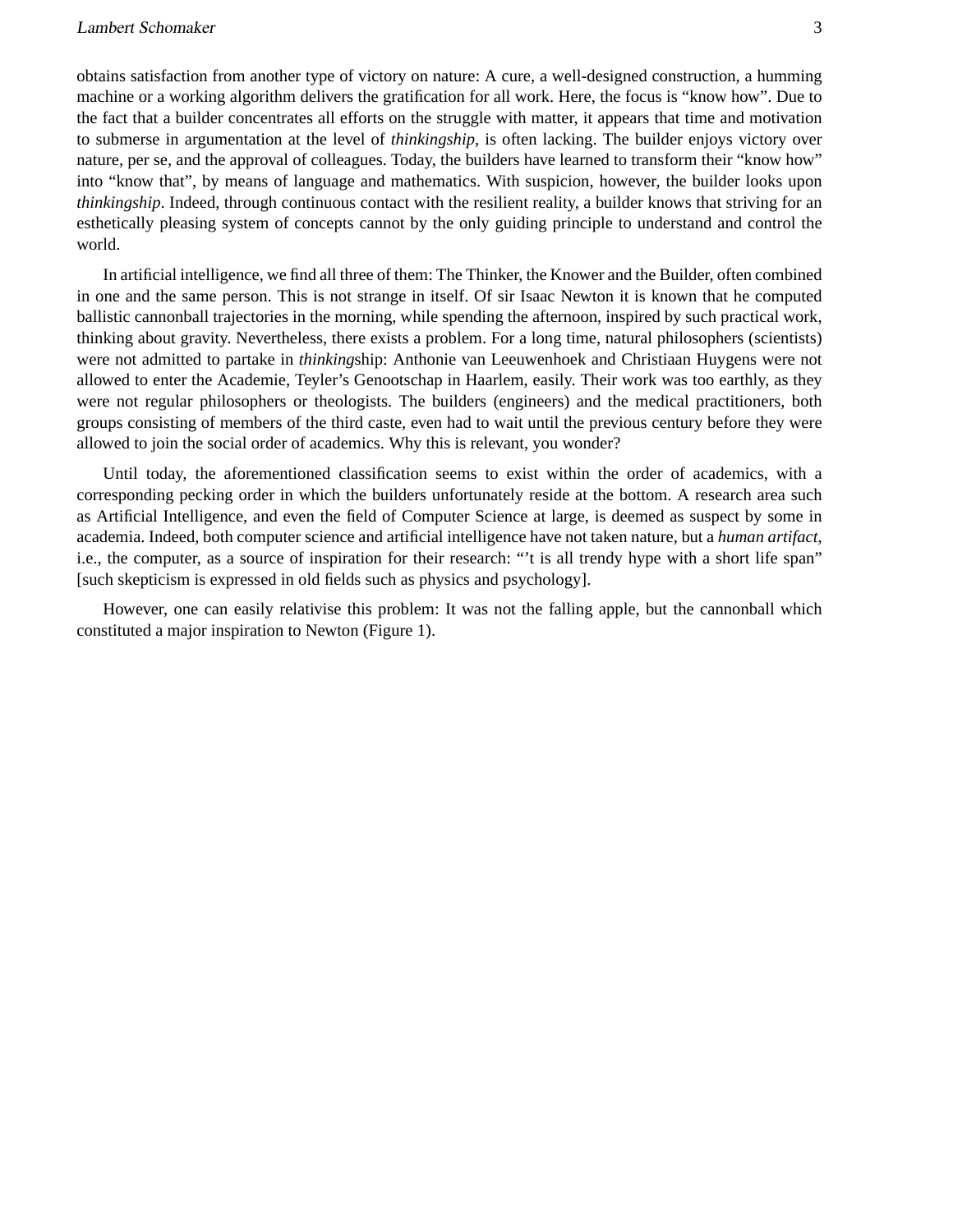



Figure 1: Here we see Newton, looking in a reprobatory manner at an overly conceptual, pre-Newtonian, i.e., non-parabolic rendering of a cannonball trajectory. Technology is an excellent inspirator for science.

The cannon, just like the computer, constitutes a technical artifact and not a given natural item. During the industrial revolution of the nineteenth century, the exploding steam engines necessitated a development of basic knowledge, leading to the respectable research field of thermodynamics. In a similar vein, the advent of the computer provides more than a mere practical utility. The "Electronic Brain" evoked a large number of challenging scientific questions. Also in this case, the presence of a man-made engine leads to the insight that there is ignorance. What are the fundamental possibilities and limitations of reasoning by means of an automaton? The attractiveness of a perfect reasoning mechanism remains to exist until today. The presence of the computer forces us to a reconsideration of the position of the human within the set of cognitive systems. The builder plays an important role in this aspect: *Understanding by Building* is an essential part of real science, with a role of ever-increasing importance, not only within computer science and artificial intelligence. Through our goal of working models of perceiving and reasoning systems we are confronted with the strong and weak sides of natural intelligence and cognition. Taking all of this in consideration, there is sufficient raw material for a thriving evolution of the interdisciplinary research field of artificial intelligence in the coming years. In Groningen, this flowering development has started about ten years ago through the enthusiastic work of an interdisciplinary team with roots in psychology, cognitive science, informatics, logic, biophysics and linguistics, under the common denominator *Cognitive Engineering*

#### **Incommensurabilia**

After this brief pleading for the existence rights of our research area, I would like to focus on the actual content of this inaugural address.

The largest fundamental problem in the development of intelligent systems which can perceive, reason and act, is the chose computational paradigm. There are two perspectives on information processing, each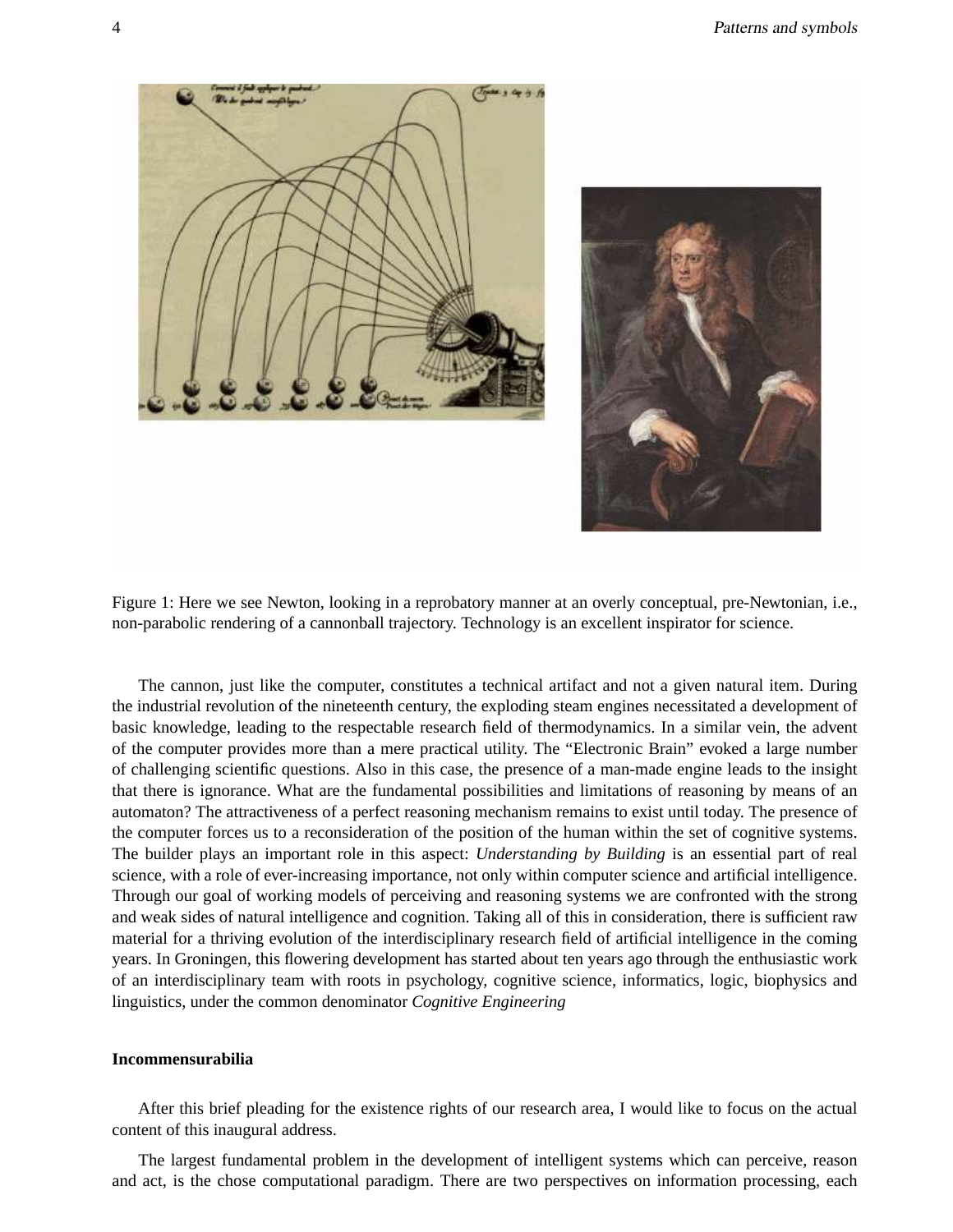De first method for modeling is logic, which experienced a tremendous development as an applied method due to the fact that the formalisms of Boole (1848) could be materialised. Initially, this was realized by means of relays, later by means of thermionic valves and ultimately with transistors. Boole himself stated in 1848 that he had invented:

"... a new and peculiar form of mathematics to the expression of the *operations of the mind in reasoning* ..."

One hundred year later, one courageously commences to exploit the power of logic for solving many problems in information processing by means of the new invention, the computer. That seems to work reasonably well. This even works so good indeed that optimistic predictions are being made concerning chessplaying, perceiving and language-translating computers which would populate this planet around the year 2000. Computer chess has become a great success indeed. Although there appears an occasional human master player who is able to win, the large majority of humans has lost the competition already since the last decade. Scientifically, the issue has been settled. Indeed, in the case of new medicine, one does not expect that it really heals *all* patients in order to pronounce it as effective. However, in other research areas than computer chess, an important evolution took place in the background.

The use of logic was not everywhere as successful as it was in the implementation of basic calculation and search processes by the computer. Boole had stated it so clearly: *logic is used for reasoning*. The availability of the computer, however, was deemed useful for a very wide spectrum of information-processing functions. In the initial years, logic was directly applied to the lowest processing levels: For the implementation of a visual perceptive system, the binary value of an individual image element was considered to constitute a logical proposition for a reasoning system. Such an approach would be inconceivable, today. It became quickly clear that a logic-based approach to perception entailed huge problems.

First, there is always noise in the perception of an image of the external world. There is noise in the sensor, there are vibrations, there is movement. Second, one needs powerful transforms of visual and auditory signals in order to achieve robust representations which can be used as raw material for a reasoning engine. To some researchers it became clear that the expressive power of logic failed here. Around 1969, fermentation took place in the world of cybernetics and in the beginning of the nineteen seventies the unavoidable took place: A separation into two research fields. In 1969 the first International Joint Conference on Artificial Intelligence was held. Four years later already, the renegades separated themselves from the main stream of logic resulting in the first International Joint Conference on Pattern Recognition, in 1973. Until today there exists this rather strict separation between research in machine-based reasoning and research in machine-based perception.

There existed several reasons of sociological and epistemological nature for the split between Artificial Intelligence and Pattern Recognition but most important is this question: "does it suffice to use logic as the basis for the implementation of an intelligent system or does one need other tools, from statistics, geometry, linear algebra and signal-processing theory?". The pattern-recognition renegades who were disappointed by the limitations in the use of logic in modeling perception were proved right in many points. However, the price which was payed by this separation of fields is very high, a point to which I will return at a later stage.

In order to illustrate what type of drama evolved here, I will present a few examples from the field of automatic script recognition. Today, the recognition of machine-printed fonts does not constitute a large problem anymore if the image consists of a fronto-parallel projection of sharply discernible text in a known font and rendering. The automatic recognition of cursive and free-style handwritten text, on the other hand, still poses a difficult research challenge.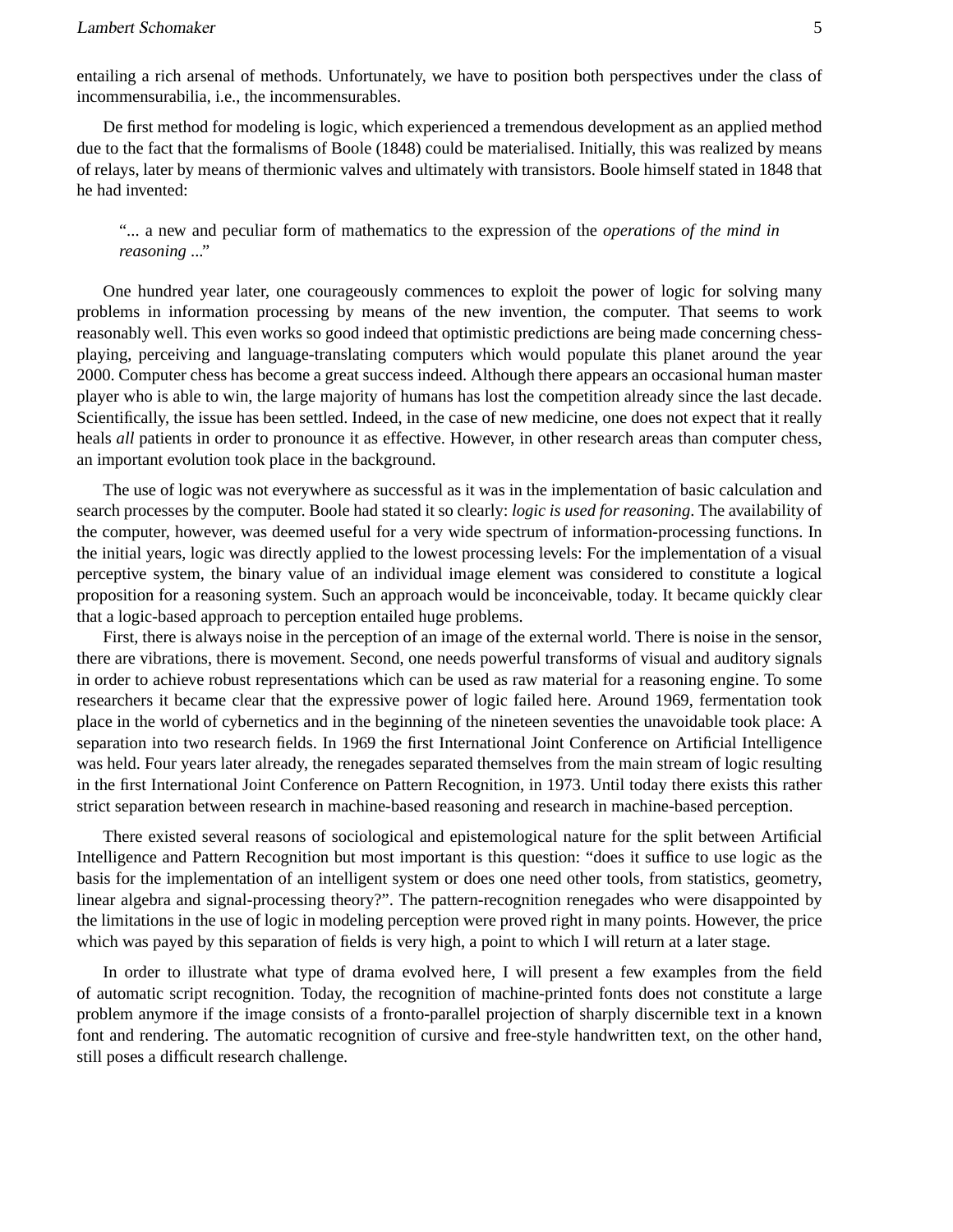Figure 2: The word *algebra*, written by eight writers (rows), at four occasions (columns) each.

Here we see a number of handwritten words in a cursive style. Eight writers (the rows of the matrix) visit the lab at four occasions (the columns) to write the word *algebra*. The first observation that can be made concerns the difference in writing style between the writers. Additionally, it can be seen that there exists a variability of the writing product for a single writer. How to proceed, if our goal is to develop an algorithm for the recognition of words by means of an analysis at the level of letters?

In the initial years of automatic script recognition the goal was to identify topological invariants at an abstract level, such that each word or each letter could be represented uniquely. There is a hope that the found mathematical representation has general validity such that a large set of written shapes can be uniquely reduced to a single class of abstract patterns. The search for such representations or shape descriptors can be best described as a quest for the golden grail. Most research in this area is concerned with arbitrarily chosen solutions, by the Builders among us. Several attempts, however, have been made to use theoretical guidelines for the choice of shape descriptors (features). The engineers initially consulted the literature of experimental psychology. This research field, however, appeared much more concerned with self-generated problems in odd experimental settings than with the basic question *which aspects of handwritten character shape the human reader actually attends to while reading?*. Out of necessity, the builders had to come up with their own theories and solutions.

An example of an interesting theory is the work of the eminent French engineer prof. Jean-Claude Simon<sup>†</sup>, a pioneer in the field of pattern recognition. He makes a distinction between regularities and singularities. Looking at handwriting and speech he concludes that these signals of human origin consist of two components: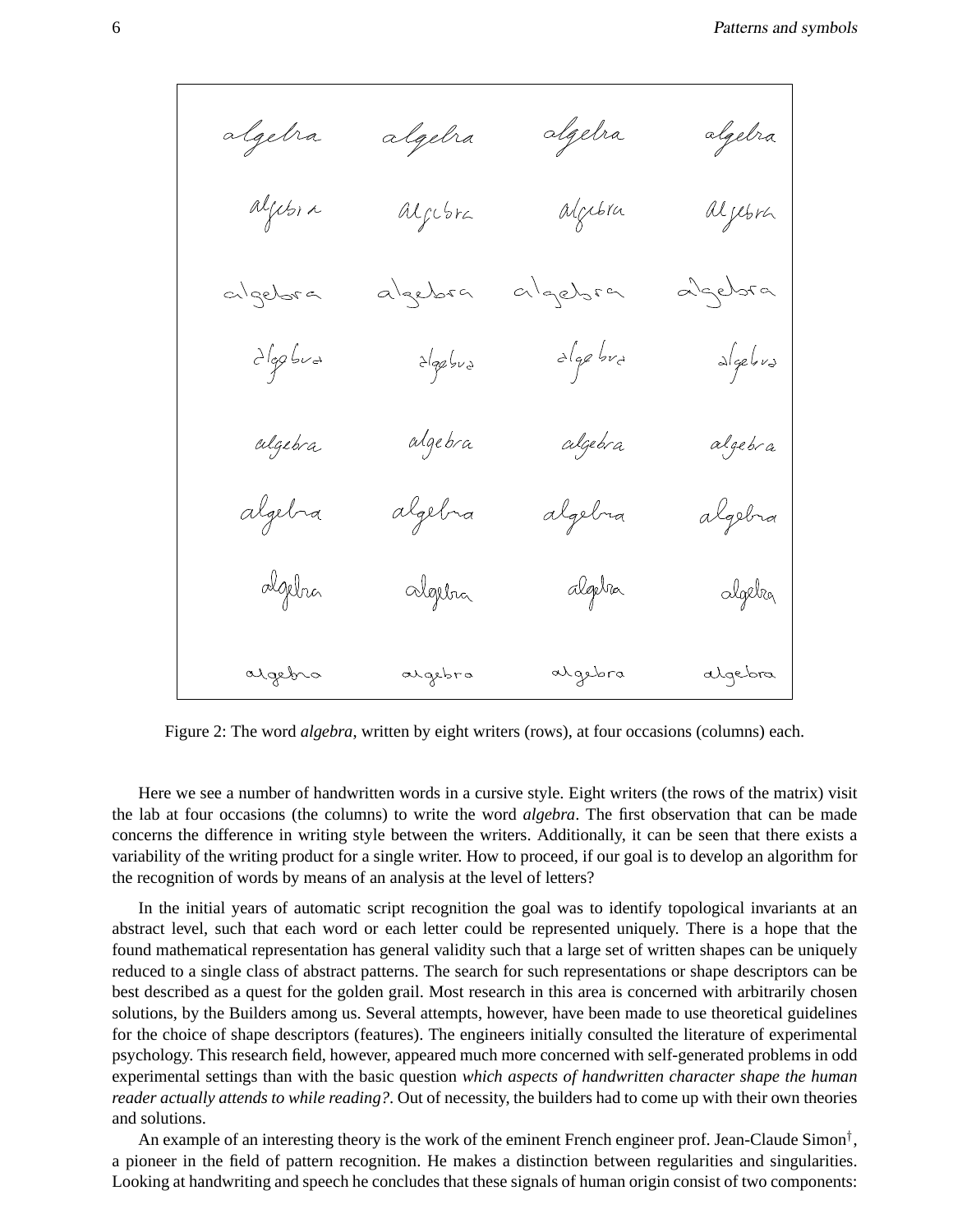### Lambert Schomaker 7

Firstly, a regular base shape out of which, secondly, a number of distinctive elements emerge at specific places or moments in time. In speech, this can be observed in the distinction between the vowels, i.e., the relatively long-lasting periods in which the vocal chord produces a periodic acoustic signal, intermitted by singularities, i.e., the consonants. Similarly, in handwriting, one may make a distinction between an oscillating main axis, from which at a number of points clearly discernible singularities emerge, i.e., the ascenders, descenders, crossings and other topologically unique elements (Figure 3).



Figure 3: Singularities en regularities in a cursively handwritten word (Simon, 1991). The enclosed spaces of the letters l en o are easily detected by any visual system, thus constituting singularities. The undulating main axis of the word *million* represents a regularity which is in itself not very informative, but it presents a context for the singularities. Also a dot on a letter can be considered to constitute a singularity.

On the basis of the theory of Simon, a piece of handwritten text can be dissected into a basic shape which is not very informative in itself, and the salient singularities. By means of a symbolic description, a shape language, one may try to represent each word. A sentence in this shape language is considered to uniquely describe the shape of a word. The recognition of handwriting is subsequently implement by means of a logical comparison between the symbolic expression which represents an unknown word and the symbolic expressions which were built into the system during a manual training phase.

```
"million" ==> convex:concave:3(north:concave)
  :(north:LOOP):concave:(north:LOOP)
  :concave:north:concave:HOLE:2(convex:concave)
```
Later research in our own laboratory has shown that the human reader indeed pays special attention to the singular elements in the writing trace, such as crossings (Figure 4).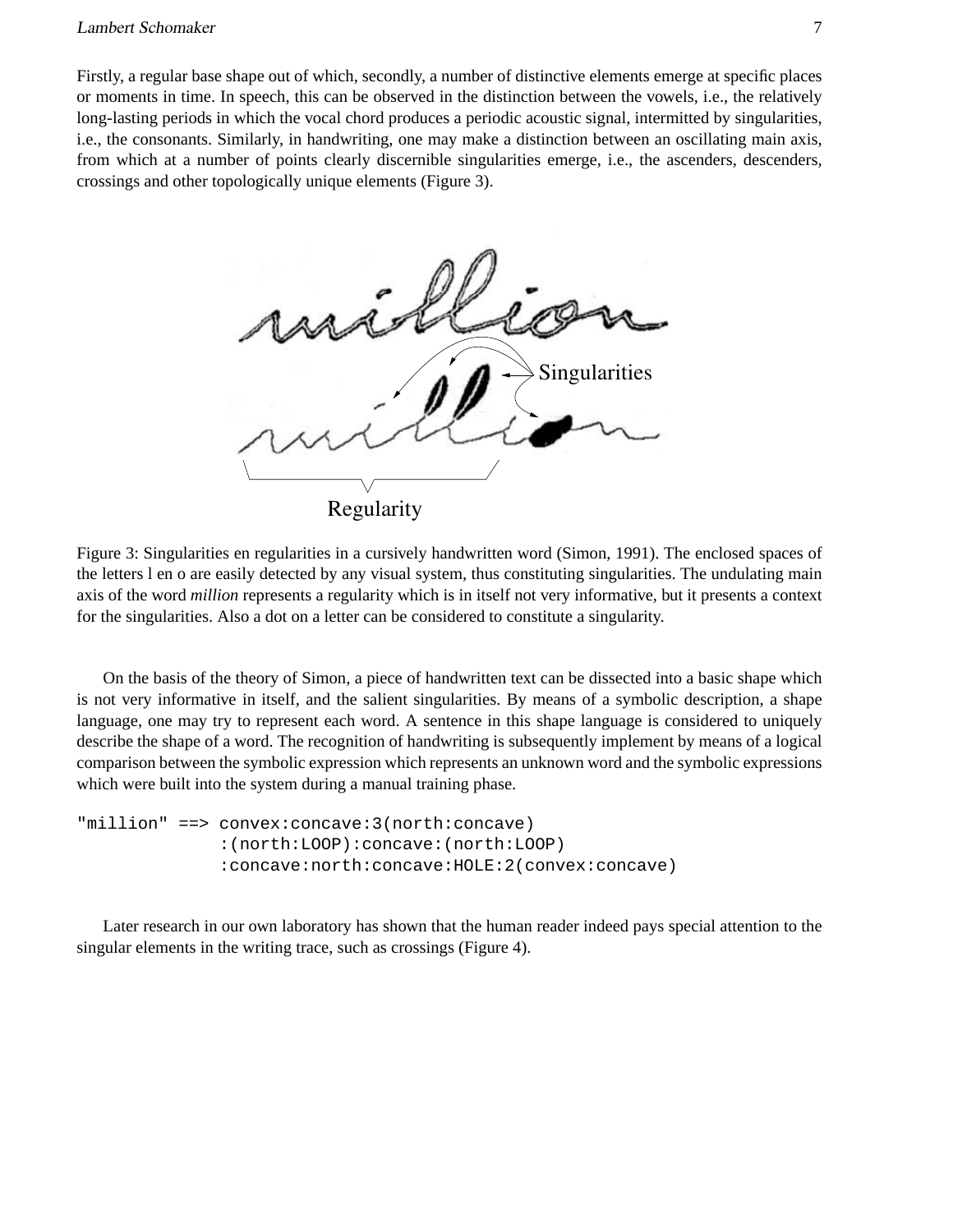

Figure 4: Density of selective attention in the human reader of cursive handwriting, superimposed with the shape of the trace (Schomaker & Segers, 1996). In this example, the crossing in the trace of the letter *l* draws the attention of a reader under time pressure.

The theory of Simon is elegant and the singularities can be detected easily with an algorithm. The wordsearch method itself is computationally costly but manageable in case of limited shape variation. In case of handwritings by a few writers and assuming a small lexicon the method worked reasonably well\*, such that the idea emerged to apply this approach to automatic reading of handwritten amounts (courtesy amount) on the back side of French bank checks. The confrontation with reality was painful, however. Handwritings of only 20 subjects are completely insufficient to be able to generalize to the complete population of writers. A screen full of symbolic descriptions of the word *million* would cover only a tiny fraction of the possible shape variation in the population. The complexity of word-shape descriptions for all possible style is phenomenal and the computational load required for search in large symbolic data structures quickly become unmanageable, even for computers of today or of next year. The human pattern generator appears to be able to produce a sheer infinite variation of shapes in the two-dimensional plane.

<sup>\*</sup>Word classification performance was 87% correct on the training set, 60% on the testset, using 25 word classes.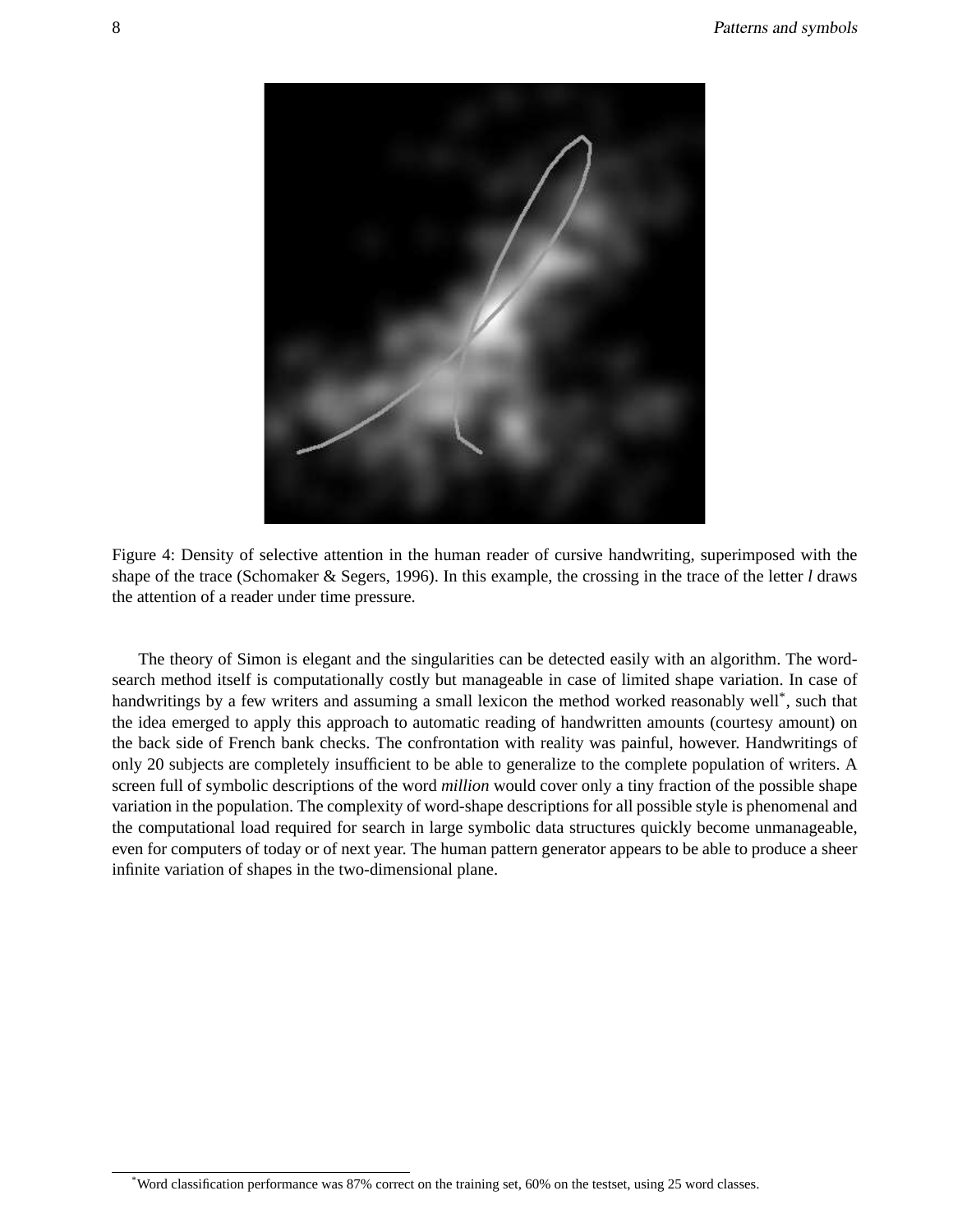Figure 5 gives an impression of the variation in written forms (allographs) of individual letters. A random selection of letters "t" has been made from a large database.



Figure 5: Allographs for the letter *t* (Vuurpijl & Schomaker, 1997)

The core problem of a logical-symbolic approach to pattern recognition resides in the fact that elements from sensory input are considered as "serious" at a very early stage of information processing. A symbolic identity is attached to small shape elements, while there still is uncertainty and massive variation. Once generated, a symbol takes part in formal operations and cannot be ignored, even if it concerns a spurious logical proposition. I therefore propose the following adage: "no noise more obnoxious than symbolic noise". Whereas noise is a manageable concept in signal-processing theory, there exist no elegant noise-reduction or filtering methods in the symbolic world. Symbolic noise acts as pebble stones between the cogwheels of an engine. A wide range of experiences within the field of pattern recognition with the brittleness of a strictly symbolic paradigm stimulated a search for other methods.

This brings us to a second perspective on pattern recognition which stresses geometry and statistics rather than logic as the prominent tool for understanding and implementing perceptive systems. As was aptly posed by the Dutch physicist Koenderink (1990): "The Brain: (is) a geometry Engine".

During the nineteen eighties and nineties of the last century, the field of pattern recognition enjoyed an accelerated development due to the evolution of existing ideas and the emergence of new methods: Markov modeling, artificial neural networks and Bayesian methods all yielded very interesting results in comparison with earlier approaches. We cannot handle these technologies in detail within the scope of this presentation. The essential common element of these methods is the fact that they are explicitly or implicitly of a statistical nature.

Instead of enforcing a symbolic formalism upon the natural data, the methods in this second group are based on the following assumption: "If there is regularity in the data, then there must exist an algorithm which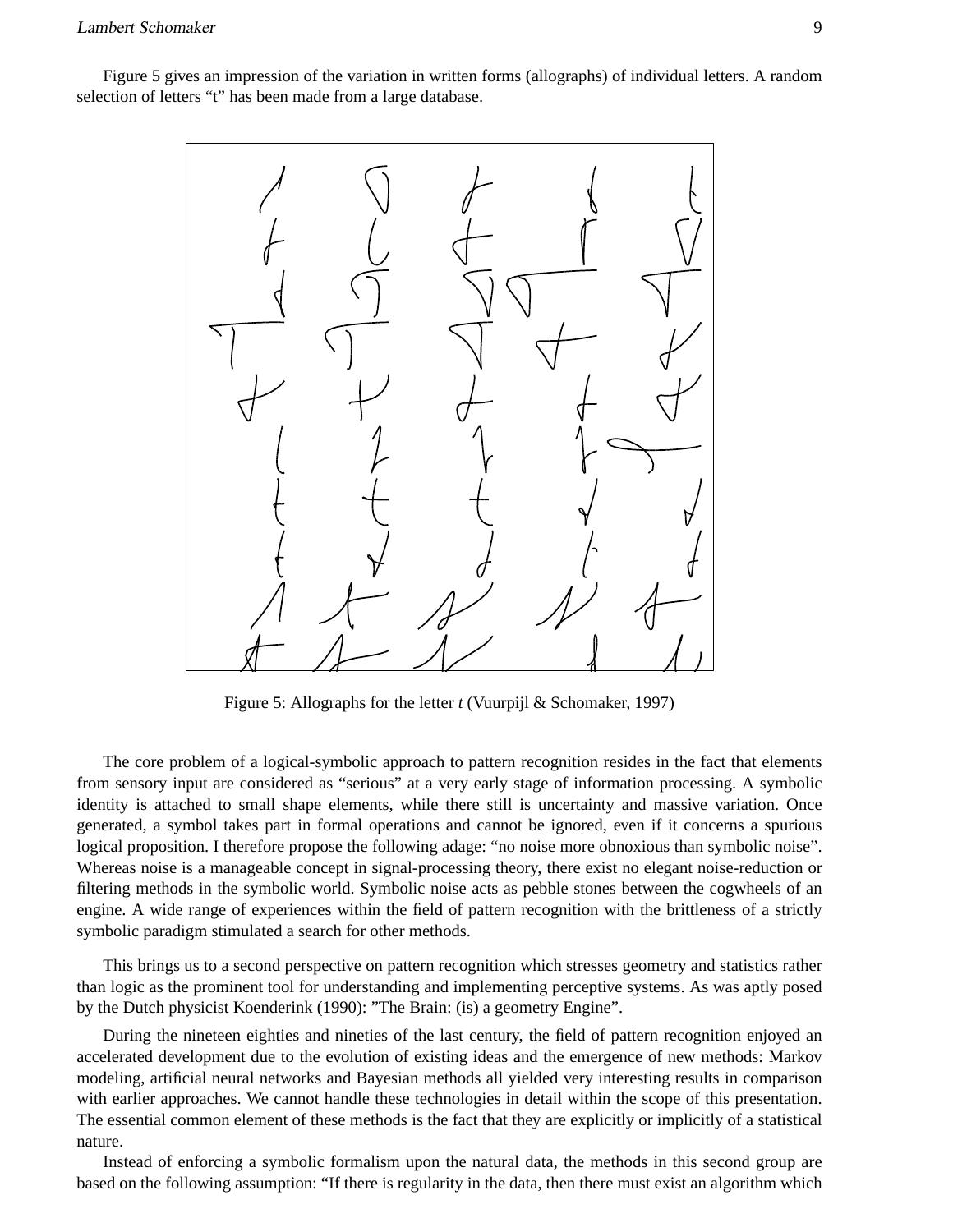is able to detect this regularity". This adage was picked up by many researchers of my generation. I will give an example from the field of automatic script recognition.

According to a theory on the human writing process by the Handwriting Research Group of Nijmegen University since 1976, the movement of the pen tip can be segmented into strokes. Spectral analysis of pentip movement reveals a strong periodicity around 5 Hz. Measurement of the average duration of strokes subsequently shows that a mono-phasic movement in handwriting is delimited by minima in the absolute pen-tip velocity. A modal stroke in the writing process lasts about 100 ms. The vertical-velocity profile of two consecutive strokes in script approaches the shape of a whole-period sinusoid.



Figure 6: A stroke definition in handwriting based on pen-tip velocity and the phase difference between horizontal van vertical velocity. Three major shapes are shown here (strokes with bending points constitute a special case).

By specifying local phase differences in the movement, for the horizontal and vertical component separately, the large majority of velocity-based strokes in script can be modeled faithfully. The knowledge which has been gathered in this area is currently sufficiently detailed, such that is has become possible, within margins of uncertainty, to make and educated guess concerning local velocity and the order of strokes on the basis of a static image of the written product, e.g., the signature of Isaac Newton (Figure 7).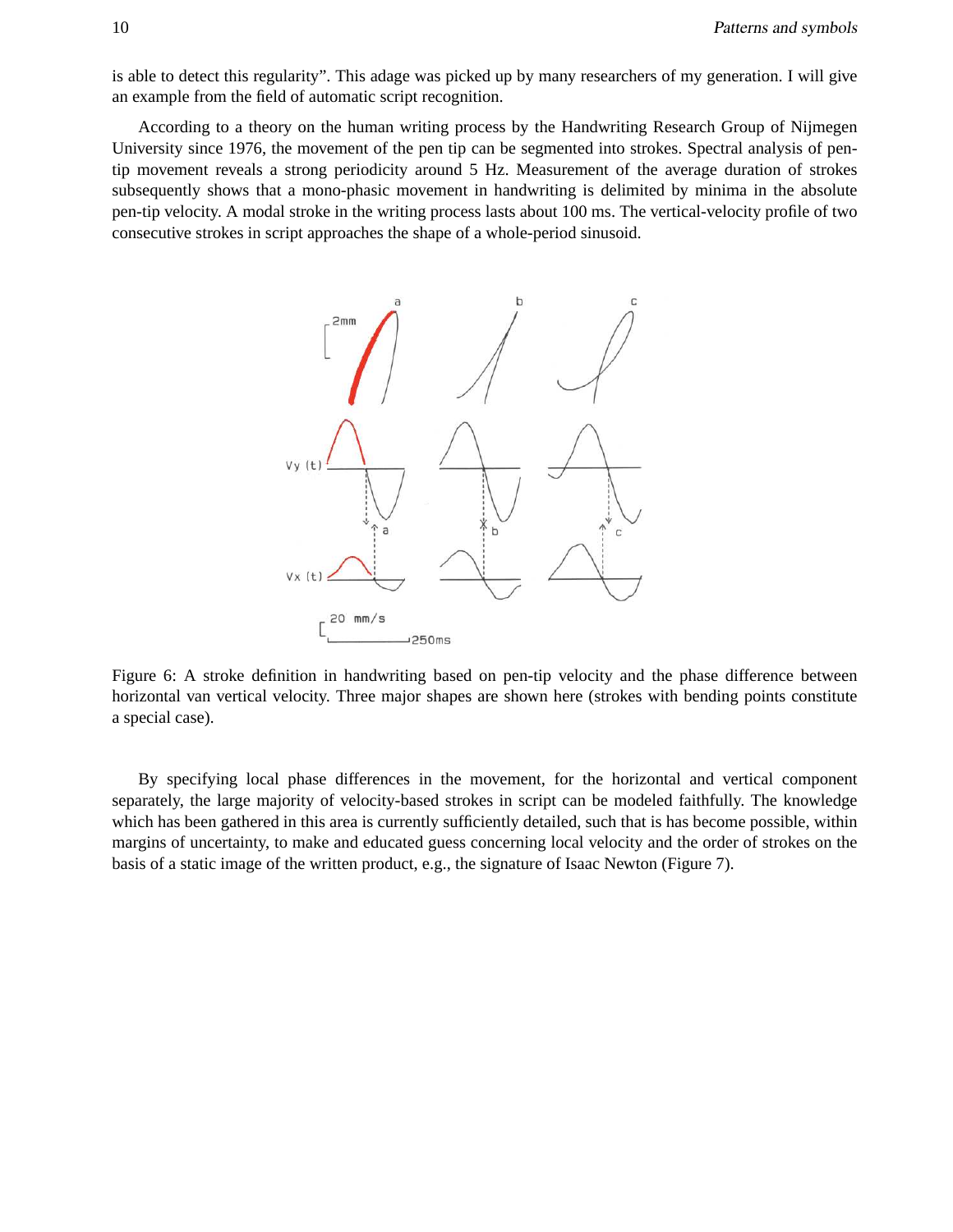

Figure 7: A local temporal reconstruction of Newton's signature is possible on the basis of existing theoretical knowledge, yielding reasonable estimates of speed and sequence.

On the basis of the accumulated body of knowledge on the writing process in the middle of the nineteen eighties, it was reasoned that such knowledge might be utilized in the recognition of writing movement, such as produced with a pen on an electronic tablet (XY digitizer).

After a number of experiments which were comparable to the structural-features method of prof. Simon, it was assumed that the upcoming neural network models could provide a solution to the problems of variation and variability of script. A powerful method which illustrates elegantly how regularity in data can be detected autonomously was developed in the late eighties by Teuvo Kohonen (1995) and was quickly introduced into the Nijmegen lab by my esteemed colleague Piero Morasso. This method is called the self-organizing feature map. Instead of enforcing a symbolic order on raw data, tens of thousands of isolated pen strokes are segmented from a large database and presented to such a self-organizing map containing only a limited amount of "cells". The goal is to obtain a map with prototypical strokes which describes the statistical structure of the lump of raw data in an optimal manner, given the constrained map size and dimensionality. Figure 8 shows an example of a Kohonen self-organized map of strokes.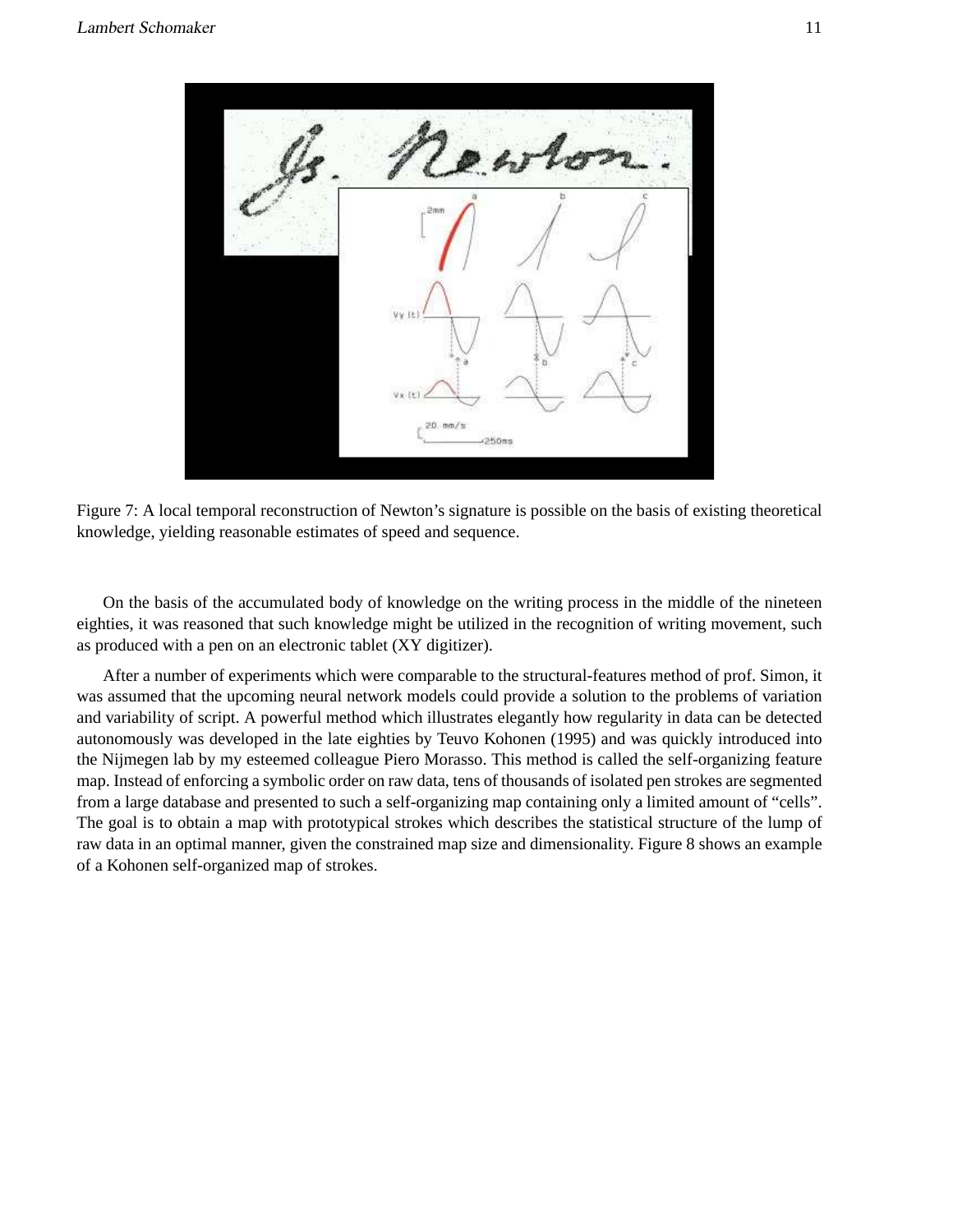

Figure 8: A Kohonen self-organized map containing a stroke-alphabet of script of a large number of writers. By using an excess of 30x30 cells, there is a gradual change of shapes over the map. However, for cursive-script recognition, a much smaller network of 400 or 625 cells would suffice (Schomaker, 1993).

On the basis of a stroke map, a written word can be represented as a path in this new, quantized space. The resulting transition network provides the basis for letter and word completion. The resulting system is functional and has been demonstrated at a number of occasions, such as a setup in the Scryption museum in Tilburg, for several months. Although the performance of this system was sufficient to please the museum visitors, it remains a difficult fundamental problem to process the script of a writer who is completely new to the system. By using a number of complementary approaches in a multi-agent system, we have tried to incorporate a wide coverage of writing styles into this system.

The tool kit of pattern recognition is richly filled, currently. Apart from the aforementioned (hidden) Markov models and neural networks a new and powerful method has been added to the arsenal in the early nineteen nineties: The support-vector machine, which was developed by Guyon, Vapnik and other researchers of the former Bell Labs (1992). However, even this most powerful method for pattern classification does not offer a complete solution to the problem of reading machine in general. At this point it should be noted that in contemporary research, toy problems on the basis of only twenty writers have been left behind since long. In cooperation with a large number of companies and research labs we have collected a database of written samples for "on-line script recognition" in pen-based computers. This database contains more than 300k isolated words\* and 450k isolated characters by more than 1000 writers. Although this amount is limited

<sup>\*</sup>More than 23k different words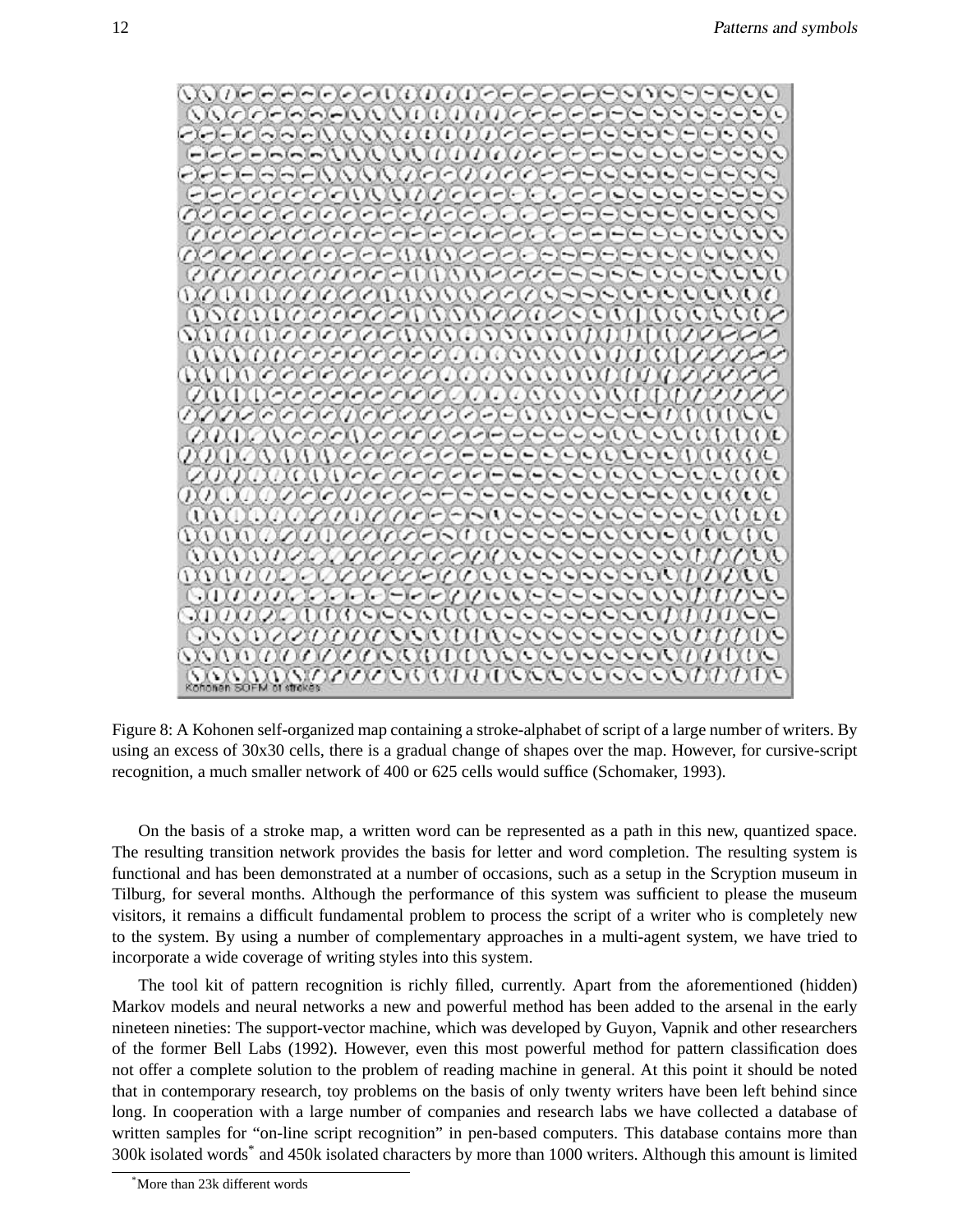in comparison to similar public databases for speech recognition, the diversity which is present in this database poses serious problems for current research, which is progressing only slowly at the global scale.

Here, I would like to attempt to clarify at what points the problems are felt in the most painful way. A central problem constitutes the transition from a metric and geometric world to the world of symbols.

Starting from a high-dimensional representation with sensory data, a selection and projection takes place to a lower-dimensional feature space. This transform is the first powerful 'trick' of a pattern-recognition system within the geometric paradigm. It is interesting to note that the biological neural substrate is ideally suited to perform such transforms by means of networks of neurons.

As a simplified example we take the classification of an unknown letter as belong to one of three classes *a, u* and *d*. Let us define the following two features: F1, the angle of the line piece between the left and right vertical maximum of the letter, and F2, the length of this line piece (Figure 9).



Figure 9: Useful features for the classification of the letters *a*, *u* and *d*: The angle and length of the line piece (vector) between the first and the second vertical maximum in the pen traject. These two features F1 and F2 allow for representing openness/closedness and the height of the letter *d*.

Based on about seven thousand examples of these letters the two-dimensional probability distribution of the features F1 and F2 van be determined. It appears to be a mountain landscape with three different peaks, one for each letter class (Figure 10).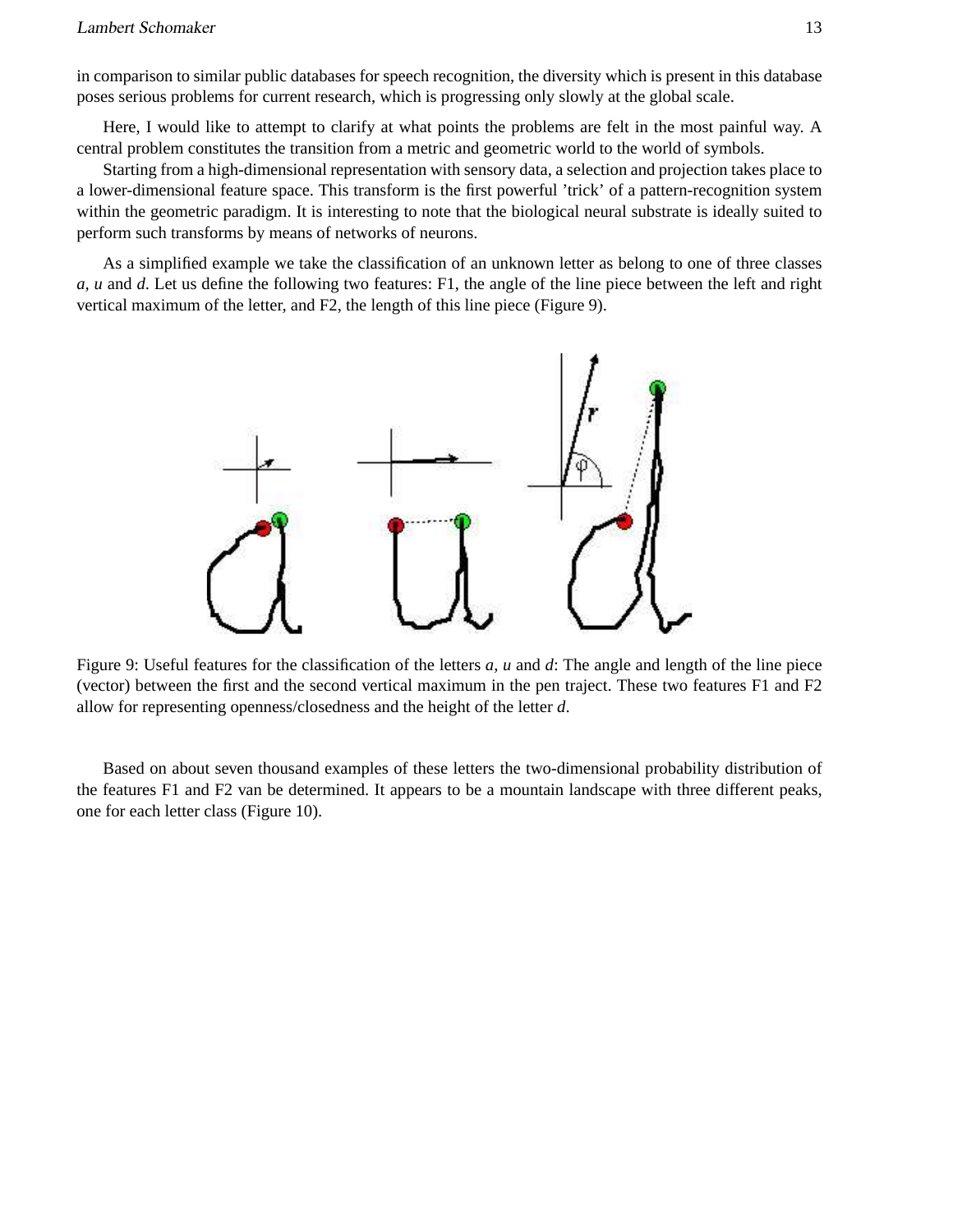

Figure 10: A 2-D probability distribution of features  $F_1 = \sin(\phi)$  en  $F_2 = r$ , colored according to letter class. Also see Figure 9. The units along the axes are arbitrary.

Apart from probabilities, however, there is another issue to deal with, in patter recognition. Since the choice for a class has consequences for an autonomous system operating in the real world, the resulting mountain landscape needs to be molded on the basis of a cost evaluation. Indeed, misclassification has different consequences in different real-life contexts. A missed forged signature obviously has more serious consequences for a bank, than an incorrectly recognized word has to the user of a palm computer while editing. The modulation of the 'probability landscape' is the second powerful geometrical 'trick' which is possible within geometric/statistical pattern recognition.

However, we cannot escape fate: The ultimate goal of the whole process is to attribute the unknown vector (drawn at the base of Figure 10) to one of the three letter classes *a, u* or *d*, i.e., elevating the process to the level of symbols (and logic).

There are many methods which allow for finding separation boundaries between classes in highdimensional space. For our 2-D example, a class separation can be visualized in color, as has been done in Figure 11. Also the identity of the classes is given in the next figure.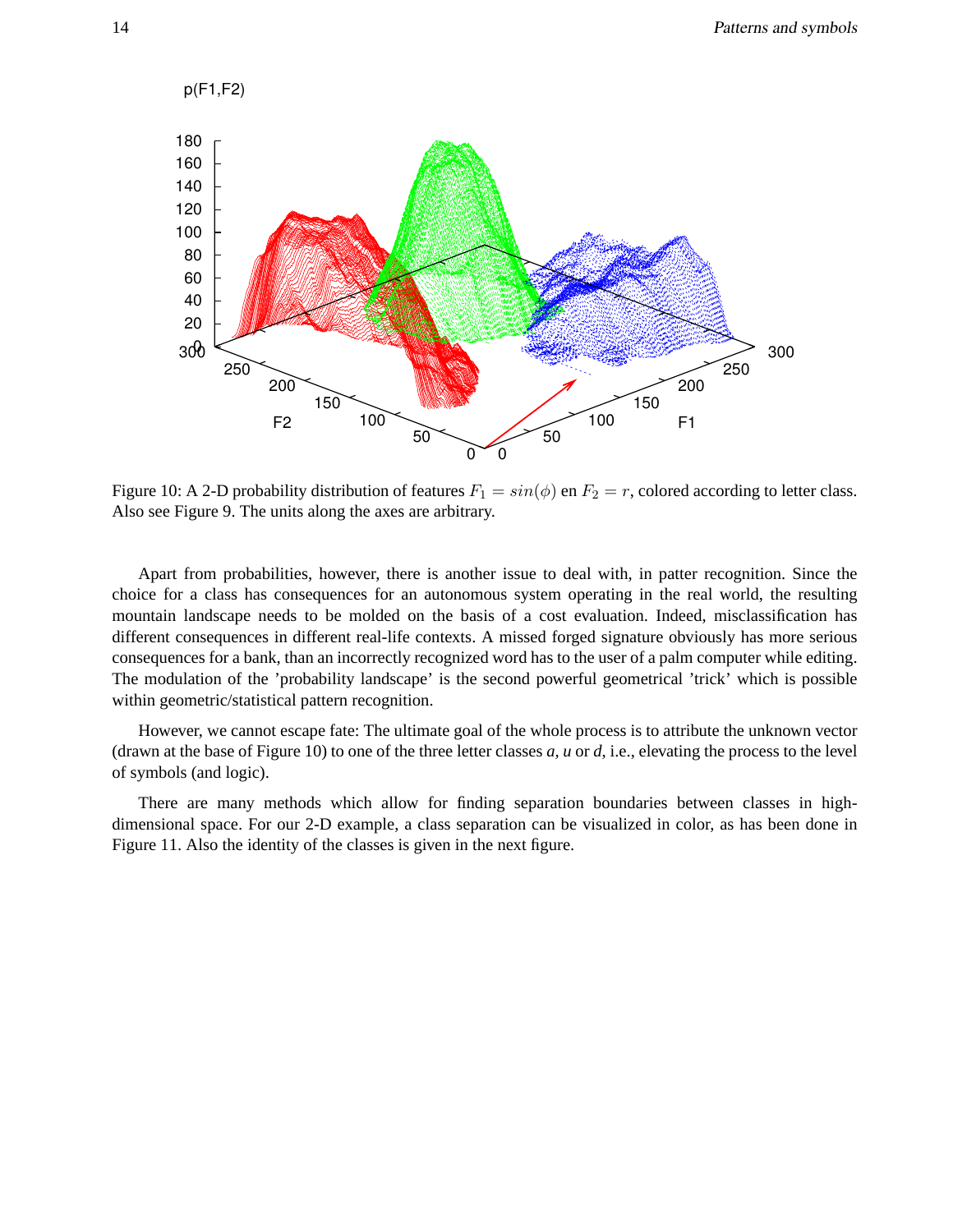

Figure 11: The attribution of letter classes a, u and d on the basis of the two features r (x-axis) and  $sin(\phi)$ (y-axis). In pattern recognition, there will always be problematic cases at the boundaries between the classes. Also, most methods make assumptions about feature-space regions in which no actual examples were ever observed.

In spite of the elegant possibilities of class-separation methods several problems remain. By choosing a class, there is always the possibility for misclassification. Also, it can be observed that the class boundaries may be of complex shape, locally, such that a perfect separation is not possible. Furthermore, most methods generalize (extrapolate), yielding system responses for feature combinations which were never observed in the training history. Such generalizations may work out well or cause havoc. The essence of these problems is that a choice, once made, cannot be modulated by the system on the basis of shape or cost evaluations: "no noise more obnoxious than symbolic noise". An erroneous decision will be used in an unweighted manner and considered as 'serious' by means of symbolic input to all later reasoning stages. At the level of logic, "almost-a"s or "almost-u"s do not exist anymore.

Maybe the following actual example elucidates the problem more clearly. At an airport, two systems have been installed for the detection of weapons in luggage: A (electromagnetic) metal detector and a (sniffing) explosives detector. In case of a sufficient volume and mass of the sought metal, the metal detector will deliver an alarm signal. If there is a critical but subliminal perception of metal, the piece of luggage is allowed to continue, naturally. However, if this latter event is followed by an equally subliminal detection in the second system, i.e., the explosives detector, one would hope that an intelligent system will send an alarm, still, although both observations would be classified as harmless if occurring in isolation.

The consequence of the problem of deciding in uncertainty is that current systems need to postpone hard decisions as long as possible in the processing pipeline. At the same time, however, hard symbolic information constitutes the necessary basis for powerful reasoning mechanisms. In automatic script recognition it will be absolutely necessary to interpret character *shapes* within the framework of a context with expectancies concerning the *content* of the written text.